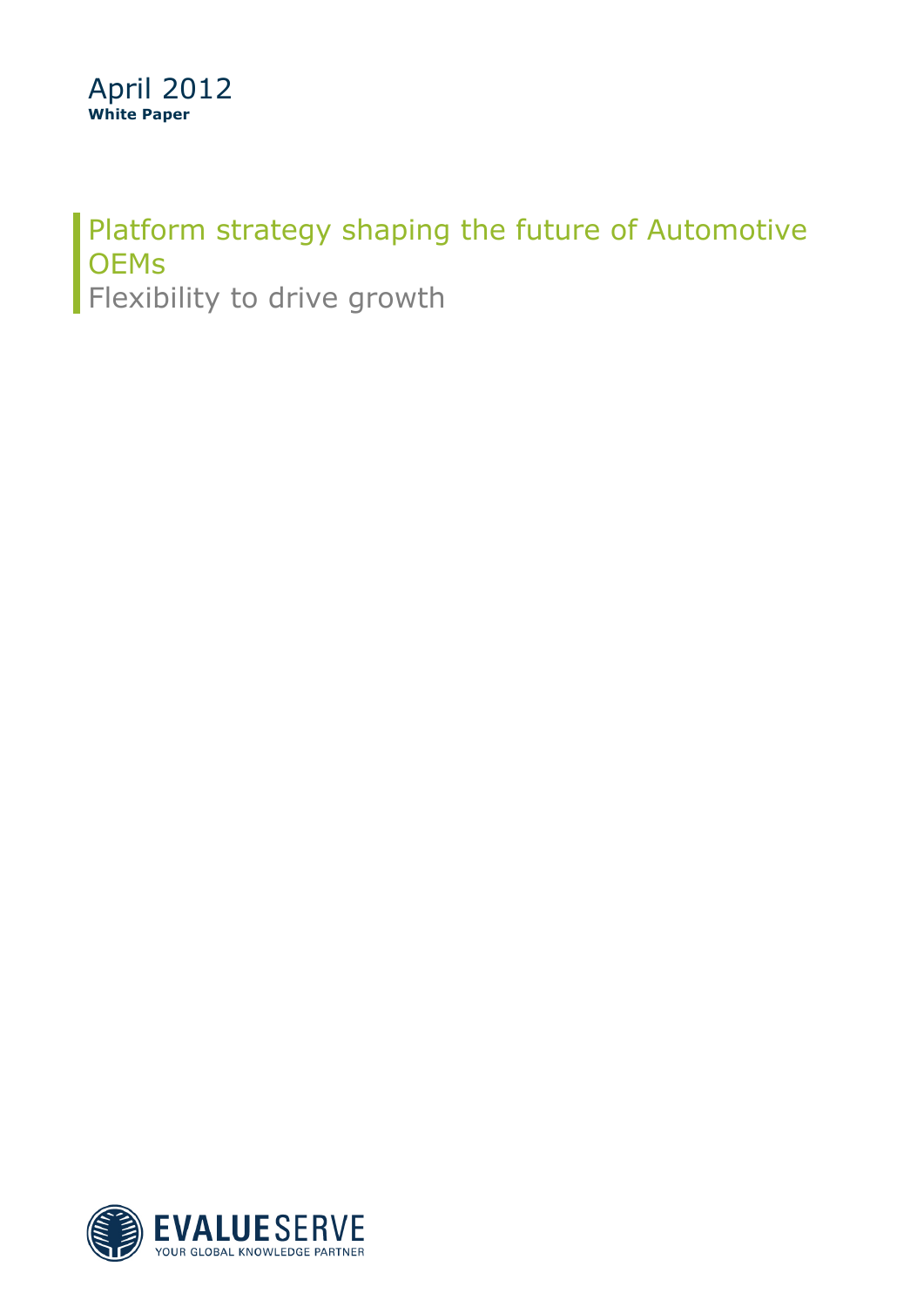# Table of Contents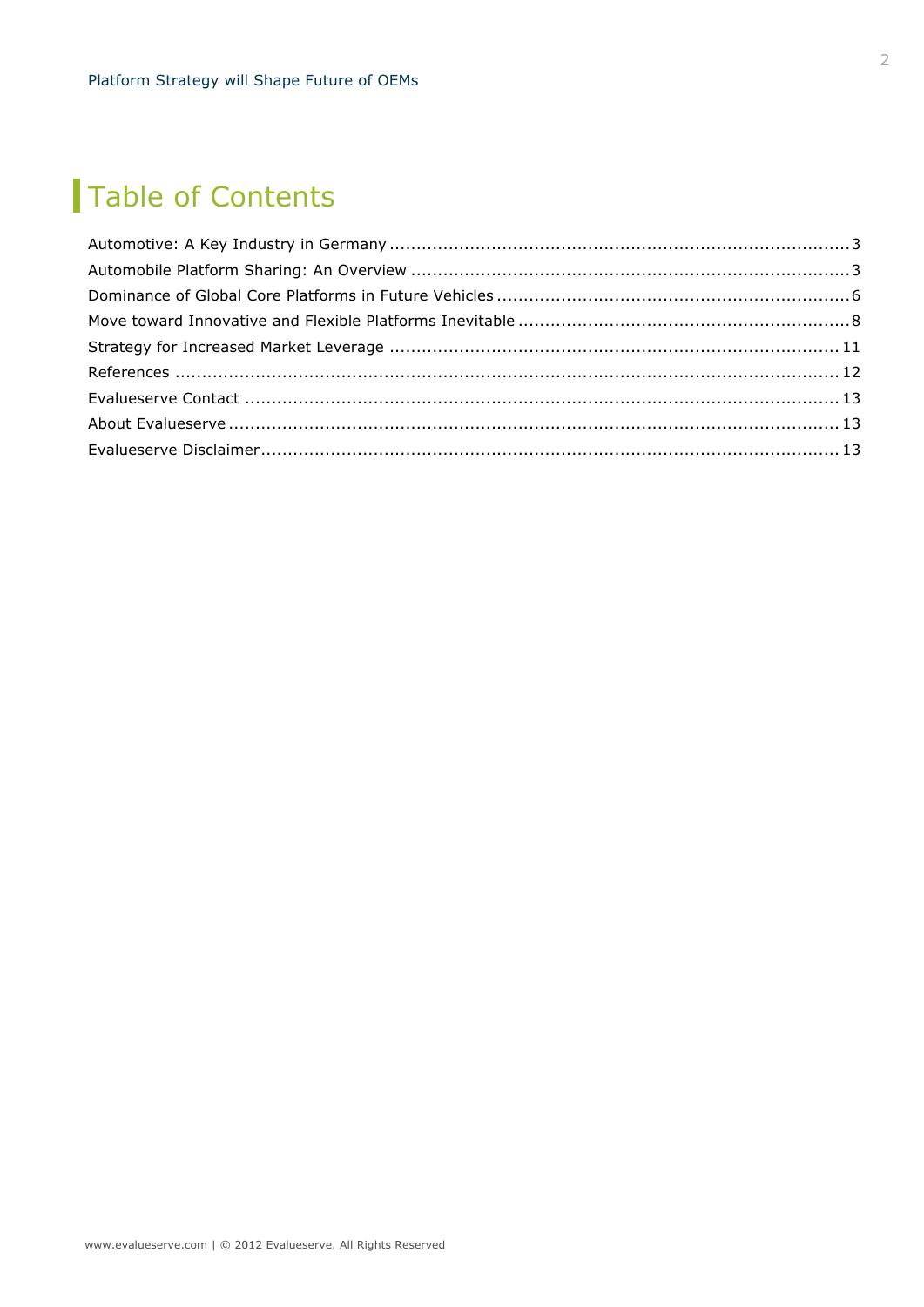## Automotive: A Key Industry in Germany

Since the first practical petrol engine was built by Karl Benz in 1885, Automotive has been a key industry in Germany. In 2011, the German Automotive industry employed more than 719,000 people. This figure in combination with large CAPEX investments (2011: EUR 13.3 billion) and an internal R&D spend of the OEMs amounting to about EUR 15.8 billion underpins the importance of the industry for the German economy.

This key industry is now undergoing significant change. German car producers are increasingly active in seeking growth in emerging markets – especially in the BRIC countries. To be successful here, product adaptation to the local market as well as economies of scale are required. One way of balancing these – on the face of it – contradicting requirements is the development of automobile platforms that can be shared across models and brands. This paper investigates this trend and shares insights about the future in platform sharing.

# Automobile Platform Sharing: An Overview

### **Estimate: 45–47% passenger cars will use one of top 20 platforms by 2015**

#### **Reasons behind Automobile Platform Sharing**

All passenger cars are built on platforms or architectures that define the core engineering of a vehicle. Traditionally, automotive OEMs have shared this engineering across products. For example, under the hood, Skoda Fabia and Volkswagen Polo use the same engineering structure. As platform development costs account for nearly half of the product development costs of Original Equipment Manufacturers (OEMs), this strategy of using common engineering across vehicle models allows them to save money as well as time.

As the global automotive industry strives to achieve economies of scale and efficient product launches, major OEMs will increasingly focus on manufacturing a larger volume of passenger cars on select global platforms (core platforms). These core platforms will be used to design and produce vehicles across segments (by size and price range) and brands on a global scale.

Evalueserve estimates that by 2020, the 10 major OEMs (General Motors, Volkswagen, Toyota, Ford, Nissan, PSA Peugeot Citroen, Honda, Renault, Fiat, and Daimler) will reduce their platforms by about a third from over 175 platforms in 2010, and will concentrate mass production across a few key core platforms. For instance, GM recently announced that it plans to almost halve its vehicle platforms from 30 in 2010 to 14 in 2018. The company is expected to save an estimated USD 1 billion per year, primarily contributed by product development projects.

#### **Consequences of Platform Sharing**

According to Evalueserve's analysis, the top 20 passenger car platforms accounted for approximately 40% of the global production volume in 2010. The use of a set of select global platforms by most manufacturers will mean that almost half the passenger cars manufactured in the latter half of this decade will use one of the top 20 global platforms. A realistic projection suggests that by 2015, such a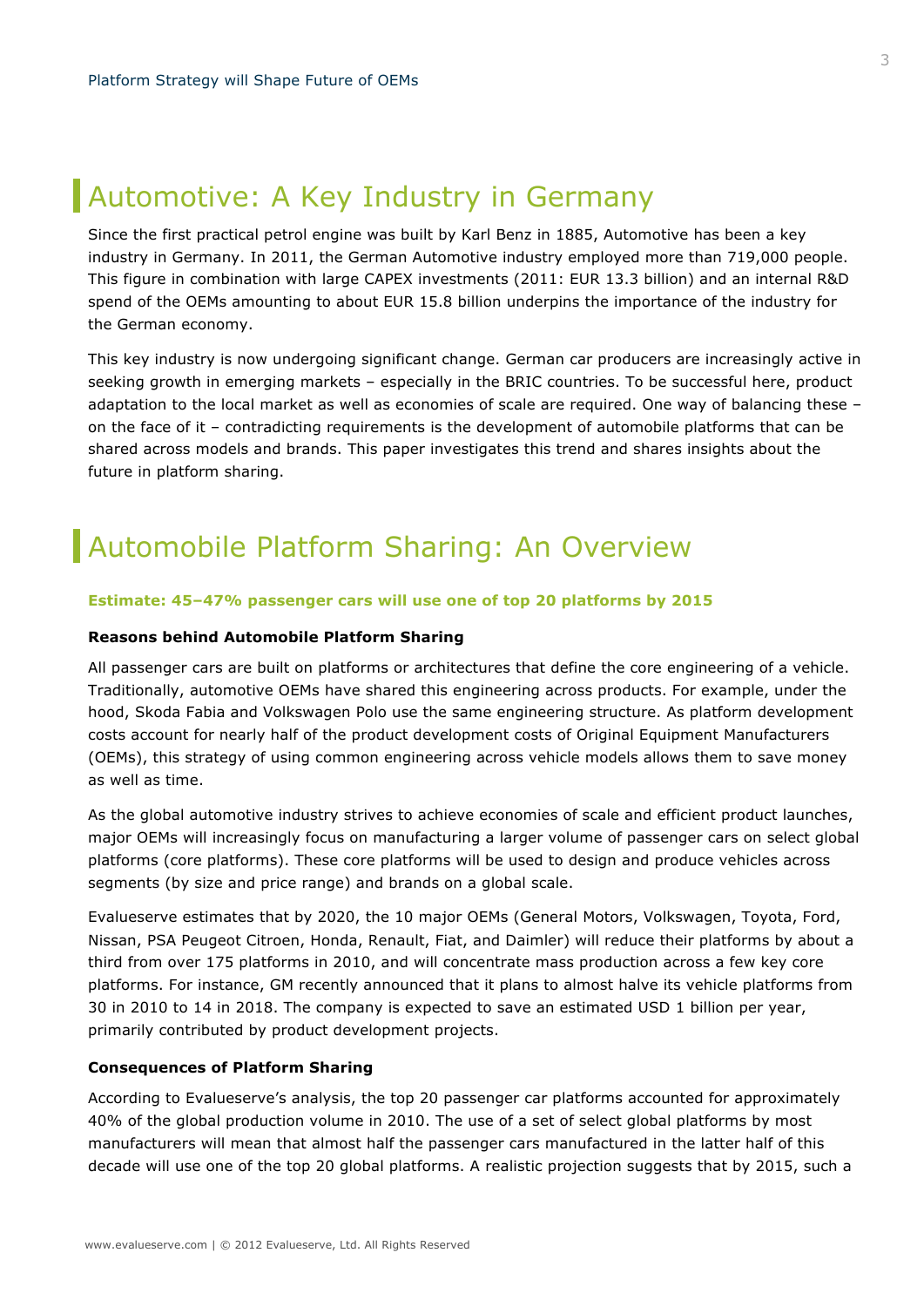development will lead to the top 20 platforms accounting for 45–47% of passenger cars launched globally.

The major contribution will come from the domination of global platforms, such as Renault–Nissan's B platform (recently renamed as V platform) producing models such as Clio, Micra, and Dacia; Volkswagen Group's MQB platform, which will produce a range of models for VW, Scoda, and Audi; and Toyota's MC platform producing models such as Corolla and Auris. The subcompact and compact vehicle segments (B, C, and D segments) will leverage this consolidation the most by harnessing manufacturing, innovation, procurement, and market adaption synergies.

Increased sharing will also hasten the consolidation of core platforms. OEMs have started collaborating with each other (more than ever) to co-develop and share their core platforms. The collaborative framework of each company depends on its organizational setup, markets, goals, and product portfolio. Renault and Nissan, for instance, co-develop and share platforms as two distinct groups. PSA Peugeot Citroen, on the other hand, has collaborative agreements to share platforms with several partners, including Fiat, Mitsubishi, and Toyota.

Emerging economies such as China and South Asia, and South America will continue to strongly influence car manufacturer's strategies in the near future, affecting product development, marketing, and manufacturing strategies. OEMs will increasingly adapt their existing platforms and develop new ones for these markets. The Honda Brio five-door hatchback subcompact, produced in India and Thailand, is an example of this emerging trend. Evalueserve's research on the emerging economies suggest that these markets will account for more than half of the global light vehicle production by 2015, given a strong CAGR of 8–9% over the next five years.

#### **What is Required for Efficient Platform Consolidation?**

Strong intra-platform component commonality and global production flexibility will be critical for platform consolidation. Volkswagen is one of the forerunners in implementing a modular strategy for platforms and uses common platforms for multiple brands as well as vehicles. For instance, Volkswagen and Porsche share a platform for the Volkswagen Touareg and the Porsche Cayenne Sports Utility Vehicles (SUVs).

Partnerships among various manufacturers are crucial as modularity can be achieved only till a certain limit, beyond which inter-OEM synergies have to be harnessed (and will keep increasing in magnitude as well as number over the next few years). The Renault-Nissan-Daimler alliance will serve as an example for OEMs looking to harness platform and procurement synergies without undergoing full operational integration. Evalueserve believes that platform synergies will be the key to any further consolidation of the global auto industry.

However, platform consolidation will be a double-edged sword for component suppliers. Increased production per platform will mean significantly higher volumes for suppliers, but reduced core platforms will mean very selective business development opportunities. Further, regional suppliers with limited capabilities may come under pressure as global delivery, supply chain, and efficient manufacturing capabilities will be the key to efficient platform consolidation.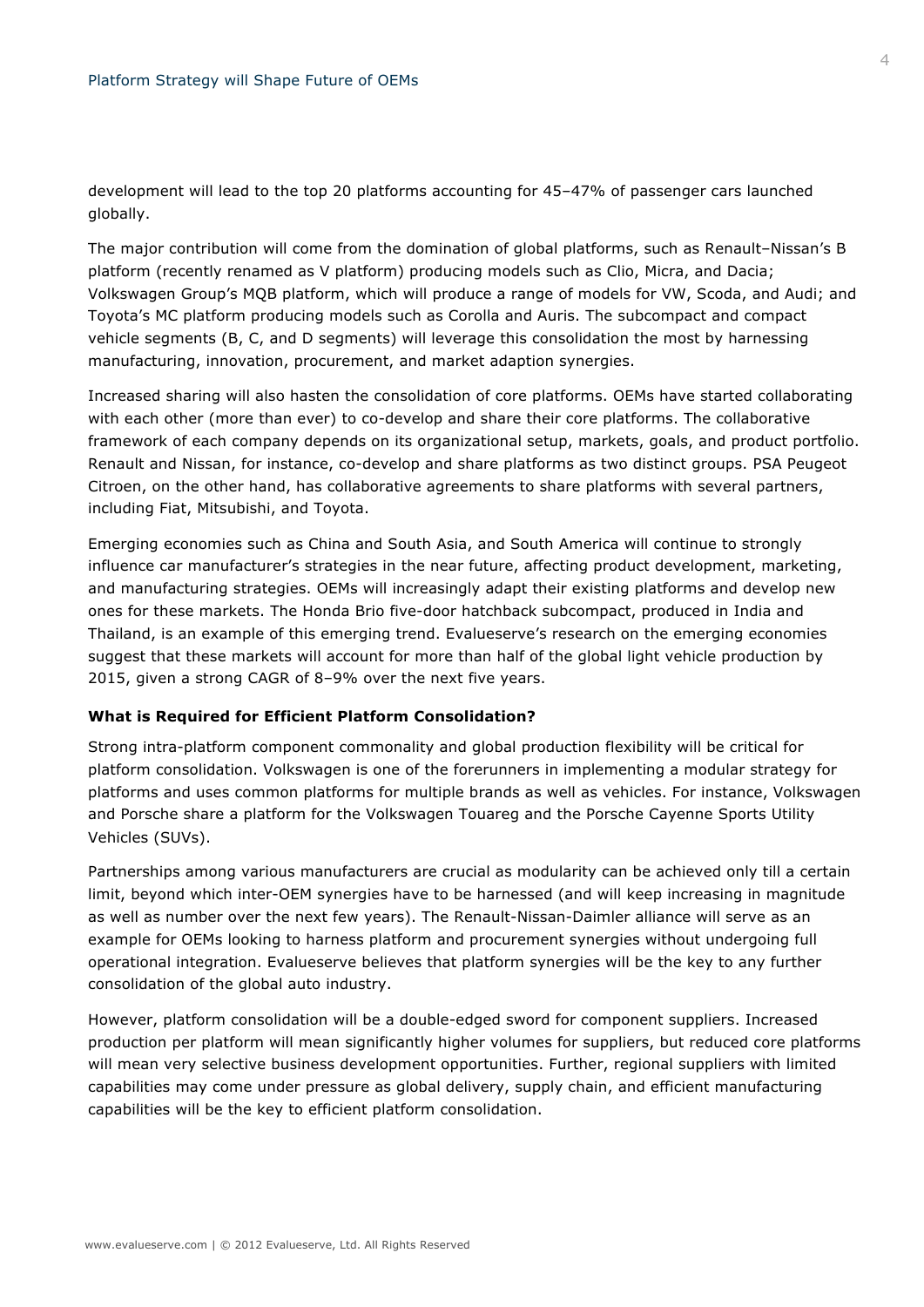#### **Challenges to Platform Consolidation and Sharing**

Although platform consolidation is gaining popularity throughout the automotive landscape by virtue of being a simple and effective strategy, several factors still prevent its instant adoption. We have discussed some of these below:

- **Low returns and higher risks:** A large number of similar vehicles based on the same platform can result in lower "sales per model". Platform sharing also magnifies the risk of increased product recalls for vehicles based on the same platform by different manufacturers. For example, the Toyota Matrix and Corolla as well as the GM Pontiac Vibe, which were built on the same platform, had to be recalled from the market.
- **Need for product adaption:** Homologation norms differ significantly from country to country and thus disallow the use of universal platforms across all markets. Although most vehicles can be sold without major modifications within a region (such as the European Union, which follows a more or less uniform set of norms with regard to platforms), a large number of vehicles have to be adapted to meet the different homologation norms. GM, for instance, had to lengthen the front portion of Saturn Astra to meet the more stringent crash standards in the US.
- **Consumer behavior:** On the demand side, consumer behavior and brand consciousness are the biggest deterrents. While the North American market is dominated by relatively larger vehicles such as sedans and SUVs, the emerging markets such as India are primarily dominated by small cars. Buyers are apprehensive about buying expensive cars based on the same platform that underpins a relatively more affordable vehicle with low differentiation on features. An interesting example can be the recent launch of Renault Pulse in India, which shares engineering with Nissan Micra and showcases low differentiation. However, the success of this market launch will largely depend on Renault's pricing strategy.

These obstacles in the path of platform consolidation can be overcome gradually and are likely to wither away against the forces driving platform consolidation. However, to accelerate the pace of platform consolidation, extensive regulatory support, R&D, consumer-driven innovation to increase local acceptance of vehicles developed on global platforms, and segment-driven marketing (personal car, family car, executive car, etc) initiatives are required over the next few years.

An effective approach may be to retrace the path of container standardization in international logistics in the second half of the 20th century. Realizing the potential advantages of a universal regime of standard containers, several regulatory as well as corporate initiatives were taken to promote container standardization. Finally, when standard containers replaced the traditional break bulk method of handling dry goods, it revolutionized the transportation of goods worldwide.

Evalueserve believes that if platform standardization is executed well, it could lead to the next wave of revolution for the automotive industry.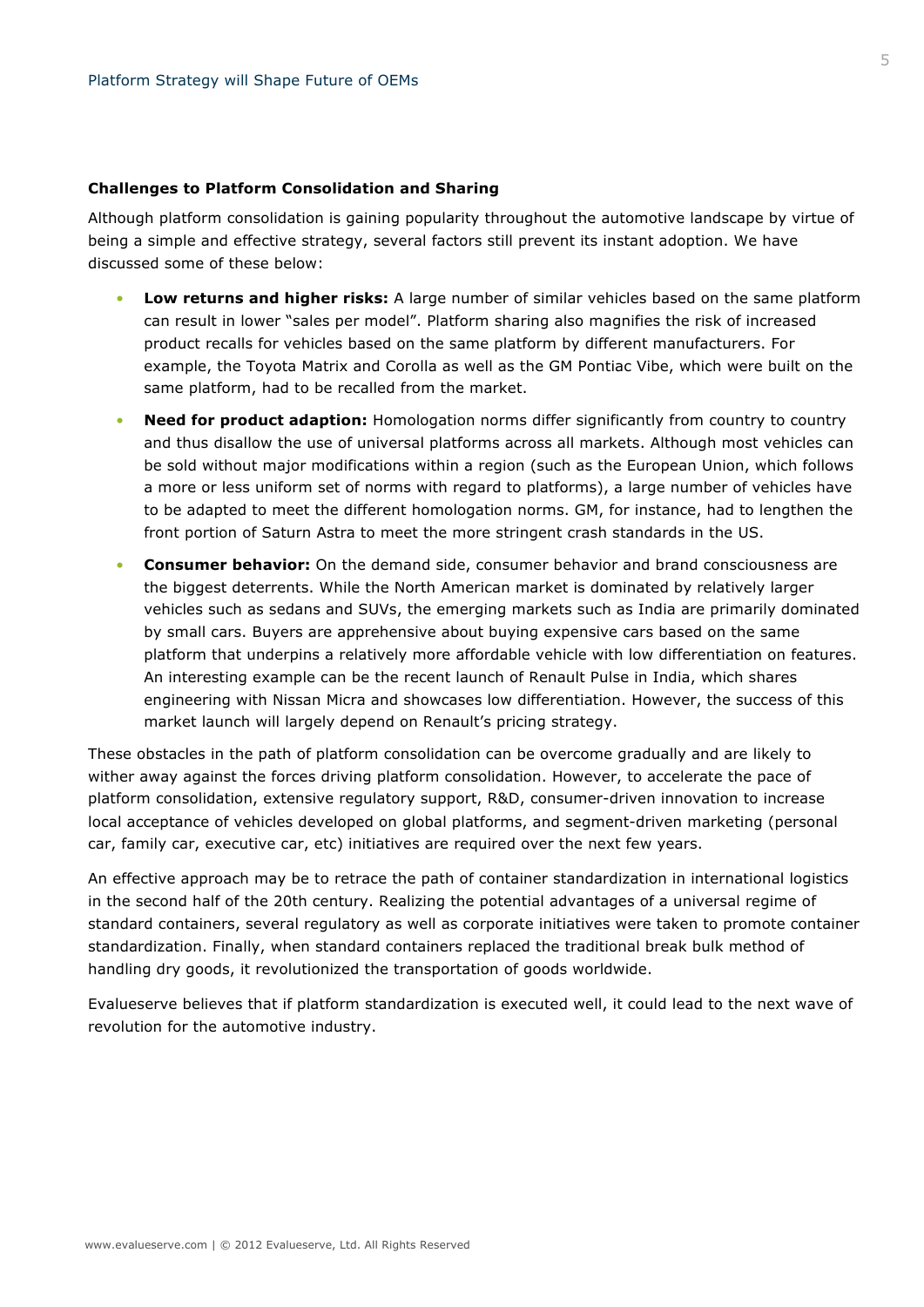## **Dominance of Global Core Platforms in Future Vehicles**

### **Markets and Factors Shaping Platform Strategies**

Evalueserve estimates that global passenger car sales will grow at 5–7% per year (by volume) till 2015. Evalueserve's research on emerging economies, such as China, South Asia, and South America, will account for more than half of the global light vehicle production by 2015, given a strong growth of 8–9% CAGR over the next five years. These markets will continue to be the focus of car manufacturers' strategies in the near future, influencing product development, marketing, and manufacturing strategies. It is evident that these high-volume markets have interested global OEMs in localized production, and platform consolidation will be the key to achieving economies of scale.

| <b>Activity</b>                                                                                                          | <b>Renault-</b><br><b>Nissan</b>                            | <b>General</b><br><b>Motors</b> | <b>Volkswagen</b> | <b>Toyota</b> | <b>Ford</b> |
|--------------------------------------------------------------------------------------------------------------------------|-------------------------------------------------------------|---------------------------------|-------------------|---------------|-------------|
| <b>Inter-group Platform Sharing</b>                                                                                      |                                                             |                                 |                   |               |             |
| Platform sharing with other OEMs as a part<br>of its strategy to harness synergies at the<br>organizational levelz       |                                                             |                                 |                   |               |             |
| Partnerships (platform sourcing or<br>production agreements) with other OEMs,<br>formed exclusively for platform sharing |                                                             |                                 |                   |               |             |
| Adapted platforms for different markets                                                                                  | $\begin{array}{c} \begin{array}{c} \end{array} \end{array}$ |                                 |                   |               |             |
| Co-development of platforms                                                                                              |                                                             |                                 |                   |               |             |
| <b>Intra-Group Platform Sharing</b>                                                                                      |                                                             |                                 |                   |               |             |
| Platform sharing across brands                                                                                           |                                                             |                                 |                   |               |             |
| Rebadging (selling same vehicle under a<br>different brand and name)                                                     |                                                             |                                 |                   |               |             |
| <b>Sharing of Platforms Across Vehicle</b><br><b>Segments</b>                                                            |                                                             |                                 |                   |               |             |
| Platform sharing across vehicle segments<br>(A, B, SUVs, etc.)                                                           |                                                             |                                 |                   |               |             |
| Increasing modularity of platforms/reduction<br>in number of platforms (2011-2020)                                       | $\sum_{i=1}^{n}$                                            |                                 |                   |               |             |
| Increase in Volume Per Platform<br>$(2011 - 2020)$                                                                       |                                                             |                                 |                   |               |             |
| High                                                                                                                     | Low                                                         |                                 |                   |               |             |

#### **FIGURE 1: Top 5 OEMs: Platform Strategies**

*Source: Evalueserve Analysis*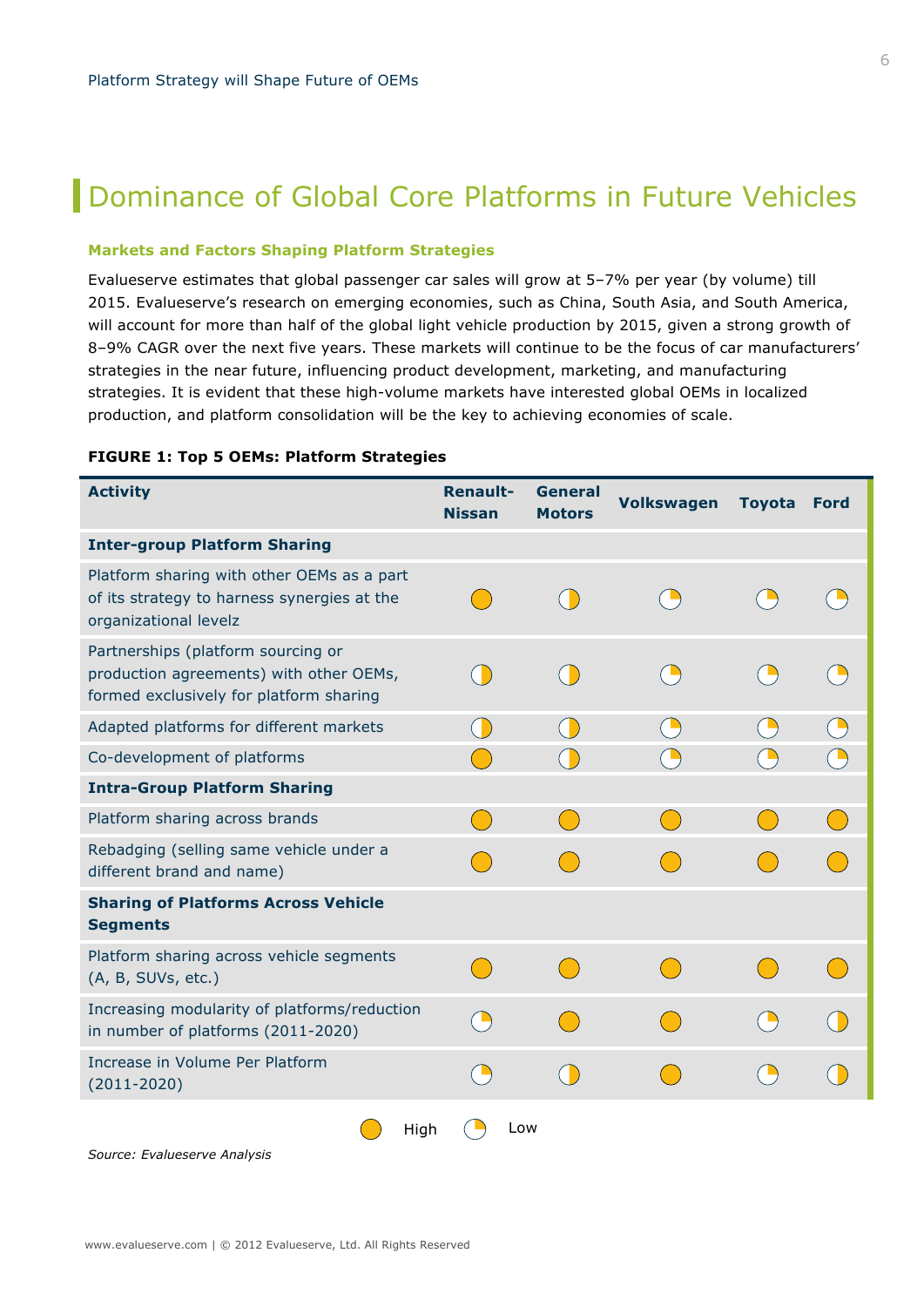Evalueserve looked at the platform strategies of the top five OEMs to understand the level of synergies they draw through platform sharing. Evalueserve's analysis based on visible strategies adopted by top OEMs shows that the following will emerge as the most robust and long-term strategies to be adopted by OEMs:

- They will continue to lay more thrust on strong intra-group collaboration to leverage platforms across brands
- They will enter into strategic collaborations for inter-group platform sharing to maximize volume, optimize sourcing, and increase penetration in vehicle segments as well as markets (though it will require a strong synergistic approach)
- They will have an evident modularity approach to streamline overall product value chain

#### **Factors Propelling Platform Consolidation**

Platform consolidation has evolved into an industry-wide practice over the past few decades. OEMs across the globe have focused, more than ever, on platform sharing and standardization to rationalize their product development and production costs, besides significantly reducing the product-conceptionto-launch time.

Evalueserve's research and analysis covering OEMs and other published data suggests that currently, the top 20 passenger car platforms (2010) contribute to approximately 40% of the global production volume. Evalueserve expects this share to reach 45–47% by 2015. This will be driven by consolidation of platforms by all major OEMs and further emergence of "mega platforms" flexible enough to produce a large number of variants and products using the same engineering and allowing the OEMs to localize manufacturing. The following figure highlights growth plans for some of these mega platforms.



#### **FIGURE 2: Top 20 Passenger Car Platforms**

*\*MQB, NBC, MC, etc. are the key top 20 global platforms.*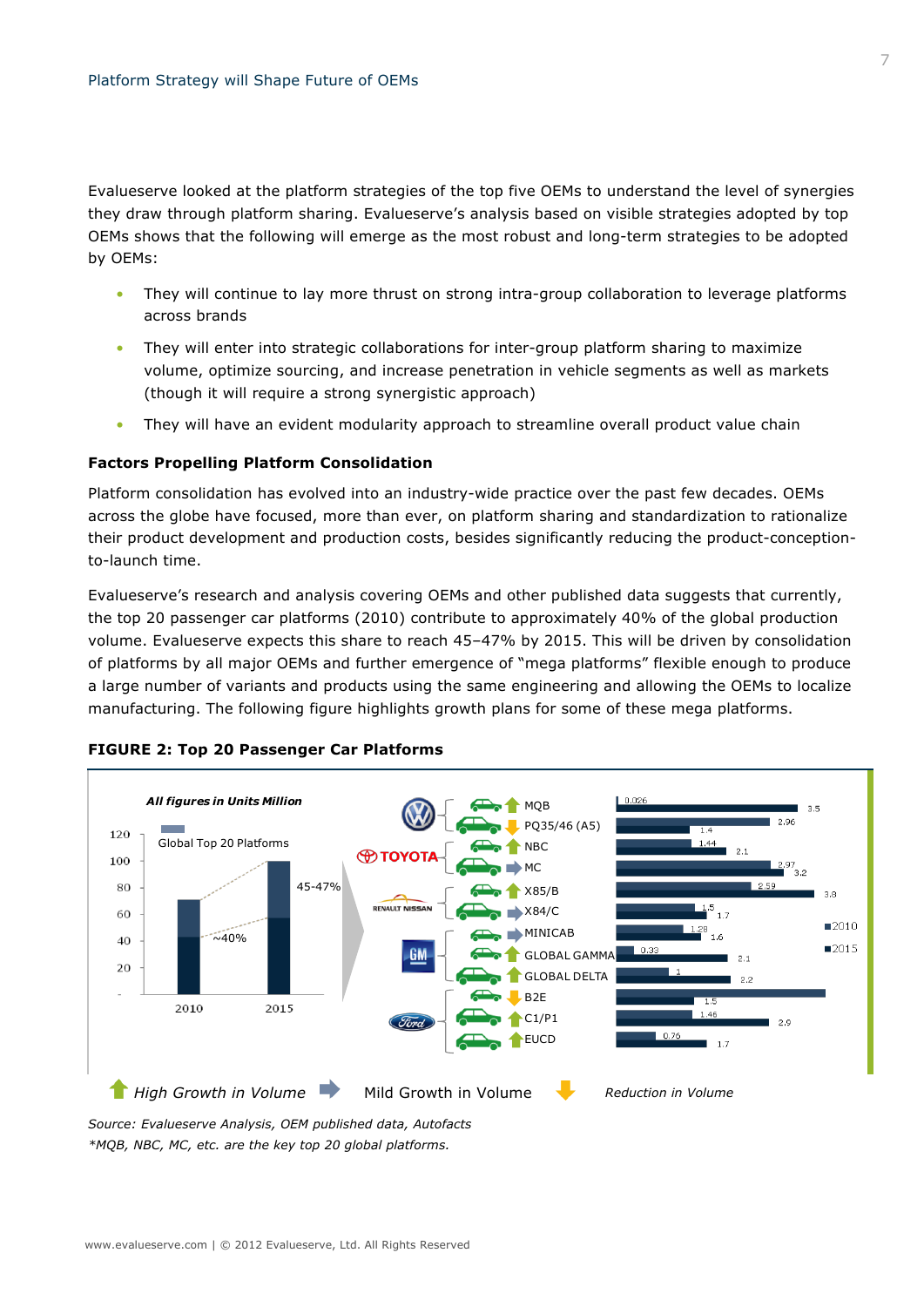### **FIGURE 3: Key Platform Consolidation Initiatives and Future Plans**



- Renault and Nissan harness platform and procurement synergies extensively throughout their global operations while functioning as separate entities. The Renault-Nissan alliance currently has 22 platforms used across brands. In addition, the alliance has purchased five platforms from other manufacturers. These platforms are procured primarily by Nissan for its low-end range.
- Approximately 85% of the total production of the alliance is based on five core platforms. Apart from the abandonment and development of a few platforms, the alliance does not have any major platform consolidation plans in the near future. The partners will continue to share platforms under the current alliance framework.

| <b>General</b><br><b>Motors</b> | In 2011, General Motors (GM) announced that it will cut its architecture<br>by 50% by 2018. Currently, the company has 30 platforms, of which only<br>eight are core (global). These core architectures account for 31% of the<br>company's overall production (by volume).<br>GM plans to discontinue regional architectures completely by 2018, and<br>۰<br>concentrate its production on 14 core global platforms. This will allow GM<br>to produce 90% of its overall volume on these core platforms. |
|---------------------------------|-----------------------------------------------------------------------------------------------------------------------------------------------------------------------------------------------------------------------------------------------------------------------------------------------------------------------------------------------------------------------------------------------------------------------------------------------------------------------------------------------------------|
|                                 | Volkswagen uses several common platforms across its brands and vehicle<br>segments. The group will launch 10 new platforms by 2018. These new<br>platforms will include MQB, MHB, MLB, and a sports car platform.                                                                                                                                                                                                                                                                                         |
| <b>Volkswagen</b>               | To harness platform synergies, Volkswagen plans to produce majority of<br>۰<br>its new models for all its brands on these four platforms. The group's<br>strategy is focused on enhancing the utilization of mature platforms in the<br>emerging markets such as China.                                                                                                                                                                                                                                   |
|                                 | Ford uses standard platforms for all its global models. The company is<br>striving to reduce its platforms to 15 and to produce 70% of its models on<br>eight platforms by the end of 2012.                                                                                                                                                                                                                                                                                                               |
| <b>Ford</b>                     | Reduction in the number of platforms will significantly improve Ford's<br>production volume per platform. The company aims at manufacturing<br>680,000 vehicles per core global platform by 2015, up from 345,000 units<br>in 2011.                                                                                                                                                                                                                                                                       |

### Move toward Innovative and Flexible Platforms Inevitable

As the industry moves toward adopting universal platforms, this hybrid strategy will be adopted by more OEMs. A major reason for this is the dimensional and functional flexibility offered by the platforms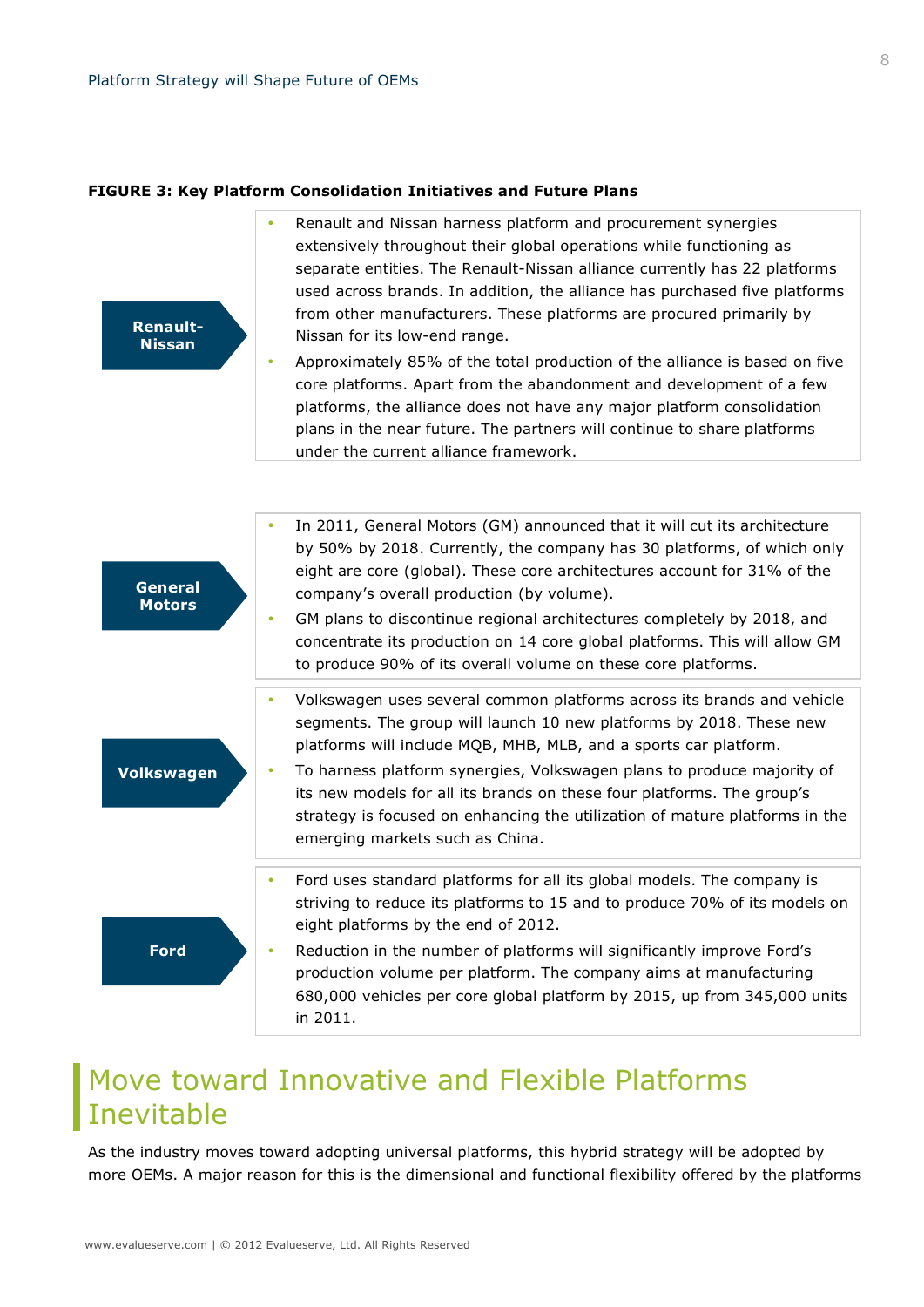being developed and used today. These platforms can not only support different brands but also different price segments as they are made up of basic components used in all types of vehicles, irrespective of their price, badge, nameplate, and silhouette.

Till 2020, OEMs throughout the world will continue to leverage on synergies resulting from platform consolidation. However, the two most evident developments that will dominate the platform consolidation regime are

- Inter-segmental collaboration in platform development and adoption
- Region- and market-specific platform development and adoption

### **Inter-segmental Collaboration**

At present, small and mid-size cars dominate the platform standardization landscape for passenger cars worldwide. Inter-segmental collaboration, coupled with the emergence of new vehicle segments, has resulted in several upcoming platform consolidation trends in the passenger car industry. For instance, Renault, Nissan, General Motors, Ford, Toyota, and Volkswagen leverage their small and mid-size platform capabilities by extending the application of these platforms to SUVs and compact Multi Purpose Vehicles (MPVs). Most of the other major OEMs have also started using their compact platforms (used mainly for sedans) for crossovers, one of the emerging vehicle segments throughout the global industry.

Evalueserve's analysis below illustrates the platform utilization synergies harnessed by the five leading OEMs for their two most critical platforms (among the top 20 global platforms):



### **FIGURE 4: Segment Analysis for Top 20 Platforms**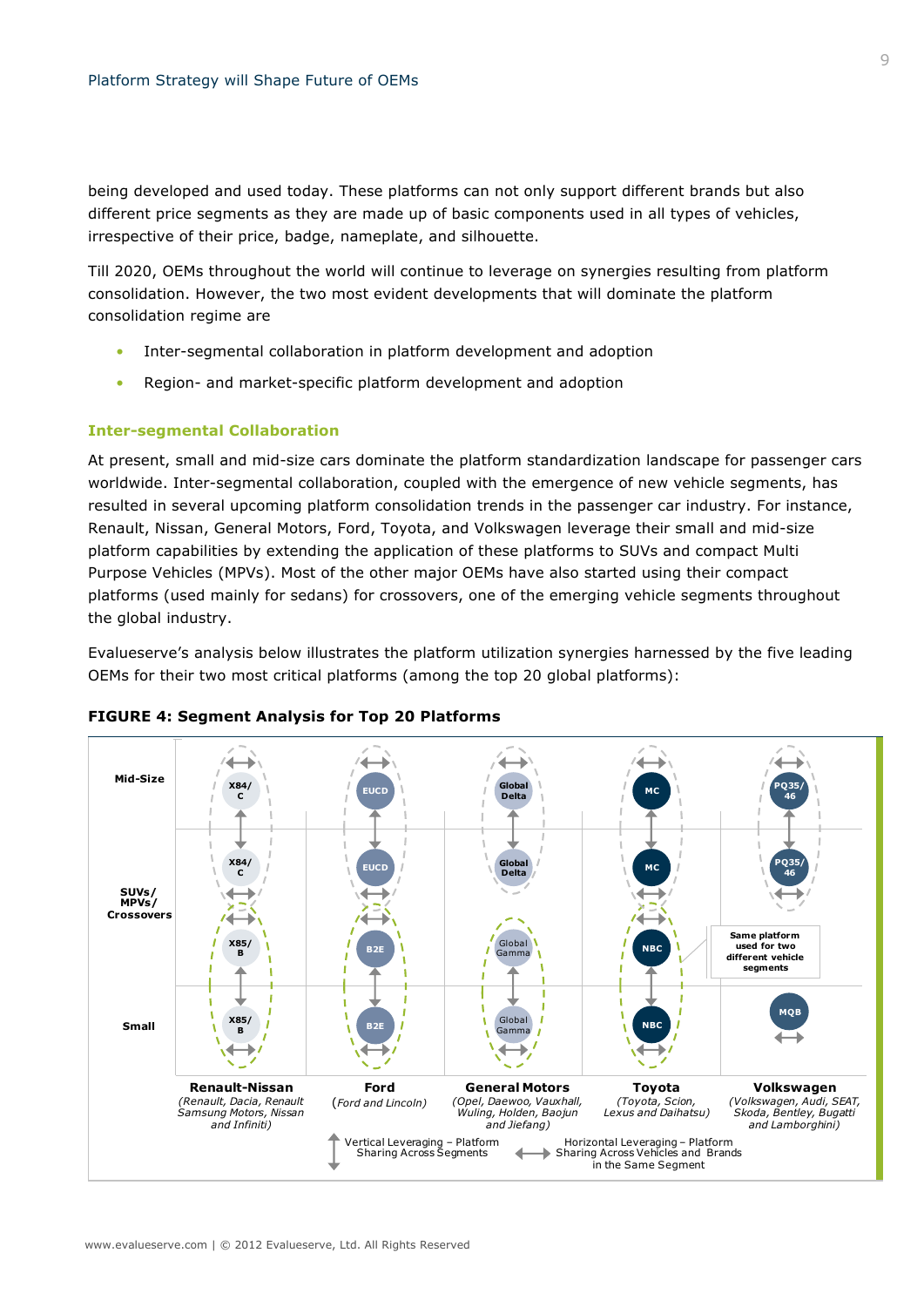#### *Source: Evalueserve Analysis*

*Note: Volkswagen MQB platform will evolve into a global platform by 2015 to produce vehicles across the small, mid-size, and crossover segments. However, it is currently used for small cars.*

OEMs are now focusing on intra-platform component commonality and global production flexibility. Volkswagen is one of the forerunners in implementing a modular strategy for platforms and uses common platforms for multiple brands as well as vehicles. For instance, Volkswagen and Porsche share the platform for the Volkswagen Touareg and the Porsche Cayenne SUVs. Volkswagen is developing several models based on the MQB platform, ranging from small cars to sedans, coupes, and MUVs. The Volkswagen Group aims at reducing unit costs by 20%, one-off expenditure by 20%, and engineered hours per vehicle by 30% through the MOB platform, which will underpin over 60 of its models. The luxury brands of the Group, however, will continue to use their own dedicated platforms.

The following figure illustrates the modular platform path of the Volkswagen Group:

### **FIGURE 5: Volkswagen's Platform Consolidation Path**



#### *Source: Volkswagen Website*

Volkswagen's upcoming practice of mutual leverage will serve as a benchmark for all other OEMs in the future.

The day is not too far when universal platforms will become the order of the day and will underpin a large number of models across vehicle segments, price segments, and brands.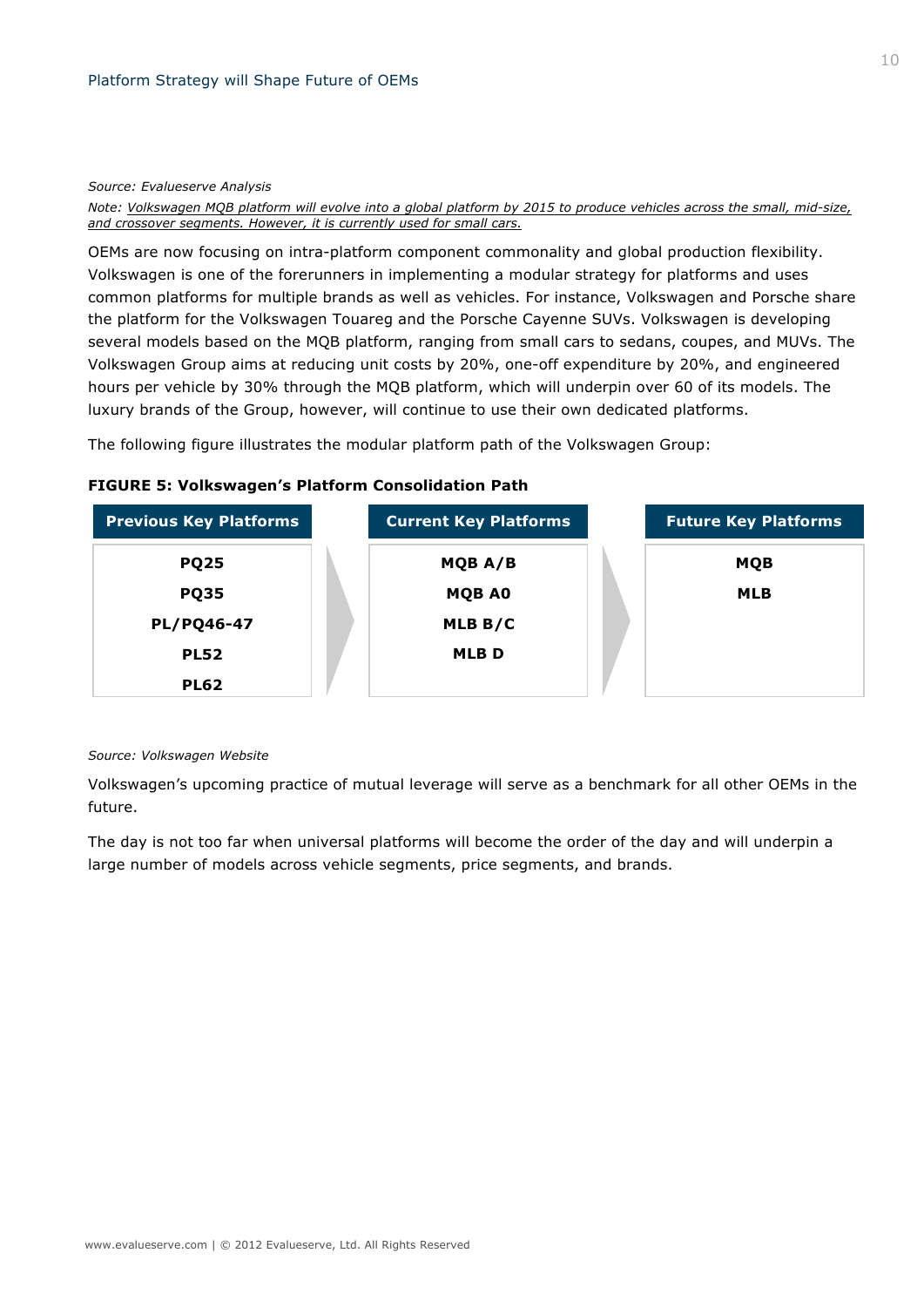### Strategy for Increased Market Leverage

As India and China will account for a higher proportion of global sales over the next few years, OEMs will increasingly adapt their existing platforms and develop new ones for these markets. The Honda Brio five-door hatchback subcompact, produced in India and Thailand, is an example of this emerging trend. Evalueserve's analysis below depicts the rise in the production volume for the top 10 platforms in different regions:



### **FIGURE 6: Global Platform Map**

*Source: Evalueserve Analysis* 

The map clearly reflects that the production volume of the top 10 platforms will rise in all the regions. This will lead all the regional markets toward benefitting from economies of scale, which will consequently lower the vehicle prices. The production volume per platform will also rise in each region.

### **Rebadging and Platform Sharing Across Brands**

Rebadging and platform sharing across brands will be the other modes of tapping the emerging markets. Renault, Nissan, Dacia, and Infiniti use the same platforms for different brands and have even rebadged a few vehicles. This sales strategy is especially effective when a specific brand has a better image compared with that of another brand. For example, Renault and Nissan exploit the better brand image of Renault in Europe by offering Renault vehicles based on common platforms. In Japan, where Nissan has a stronger foothold, the partners leverage on the company's brand image by introducing vehicles under its own brand name rather than that of Renault. This model, already proven successful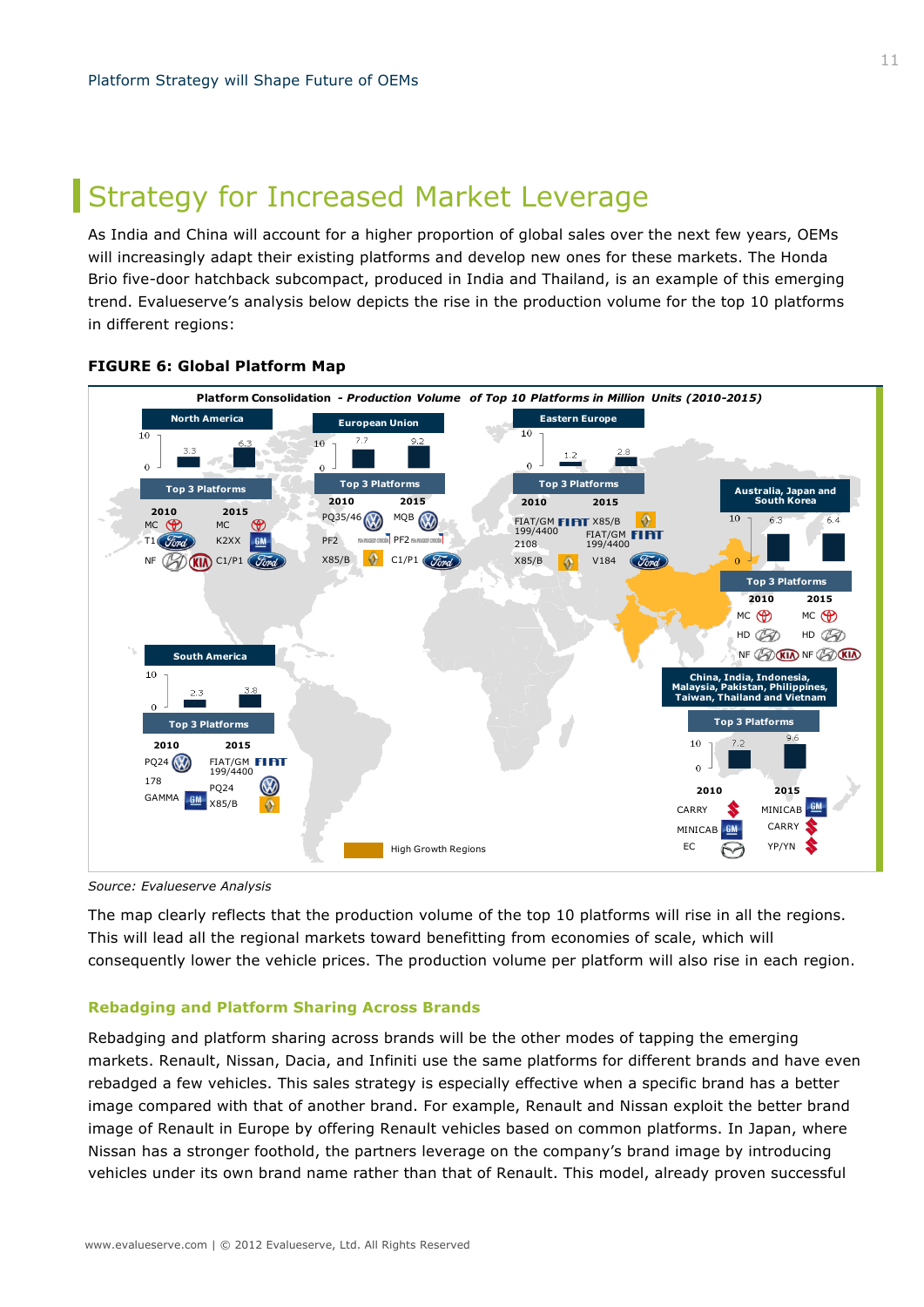by the Renault-Nissan alliance, will be a potential synergetic model explored by other OEMs. Crossovers, based on the sedan and hatchback platforms, will be the key drivers of platform standardization activities throughout the globe.

### **Region-specific Frameworks**

Region-specific frameworks will determine the rate of platform consolidation in individual regions. For instance, green legislations in Europe enforce differential taxes based on the carbon emission level of vehicles. European buyers can opt for low-emission vehicles to save taxes. Therefore, to engage more customers, European OEMs have developed varied transmissions for different applications and vehicle segments. These modular transmissions will push platform standardization in new markets adopting such regulations.

Evalueserve will continue to closely monitor OEM strategies and their effect on various tier-1 suppliers as well as product development.

# **References**

Examples of data sources used in the study:

- 1. Verband der Automobilindustrie
- 2. European Automobile Manufacturers' Association
- 3. OEM Published Data
- 4. Autofacts, Private equity investments in the automotive supplier industry (PWC)
- 5. IHS Automotive
- 6. Accelerating toward 2020 An automotive industry transformed (Deloitte)
- 7. Frost & Sullivan
- 8. News and Automotive Portals